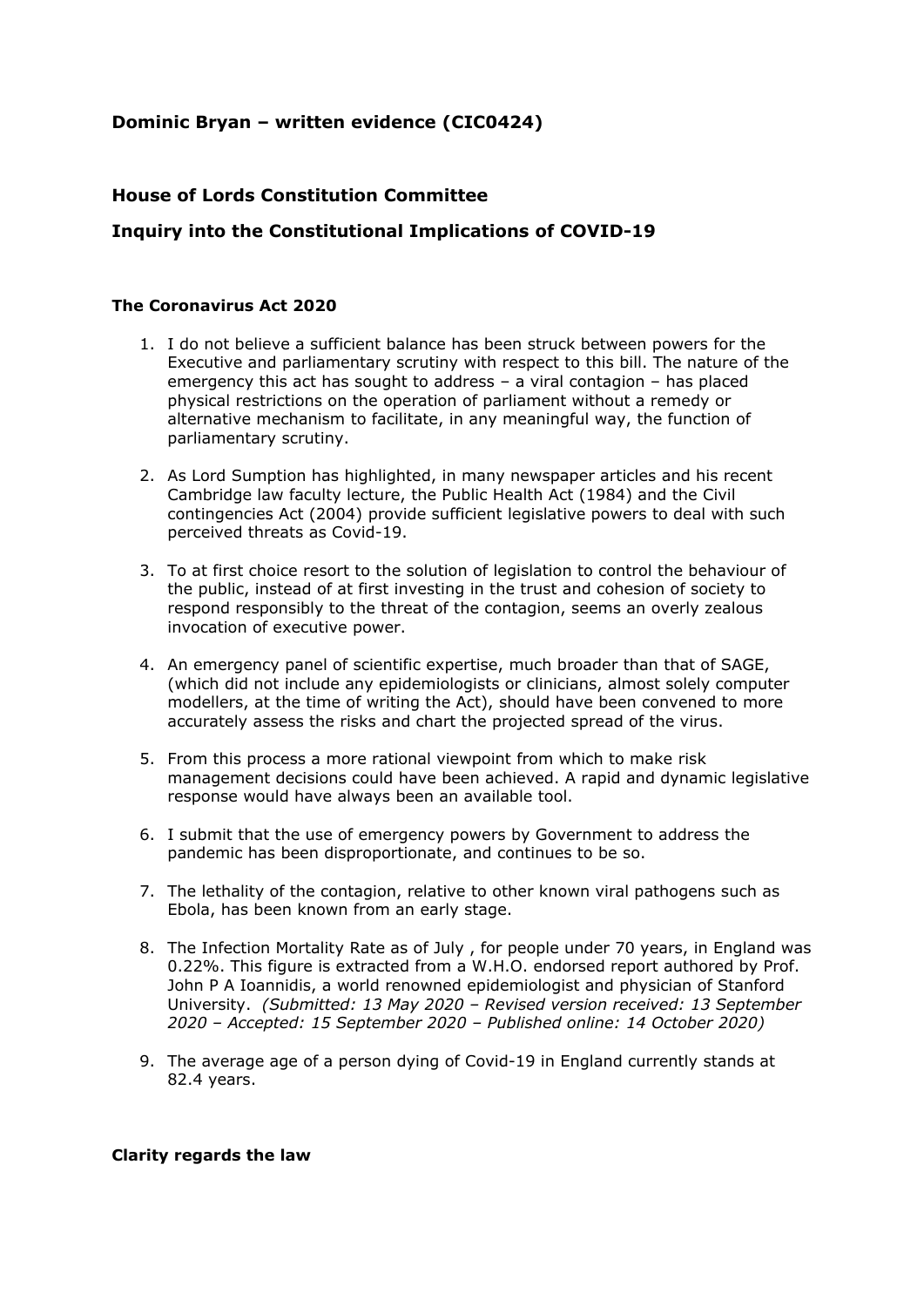- 10. There has been an ongoing confusion amongst the public, and arguably those tasked to enforce and regulate restrictions, about what aspects of the lockdown measures are guidance and what carry penalty notices. This has been exasperated by the regularity in which measures and restrictions have changed and the variance between geographic regions.
- 11. One of the most worrying effects of the new offences, or criminalised acts, under the Coronavirus Act 2020 is the gathering of people. Although there are exceptions, political rallies and protests are not amongst them. (Piers Corbyn fined £10,000 for a rally held in Trafalgsr Square 29<sup>th</sup> of August).
- 12. The freedom of assembly and association are the required rudiments of any free, libertarian and democratic society.
- 13. The restriction of movement of individuals and the rationing of human contact for such a threat as Covid -19, with coercion sought by the penalty of law and criminalisation, is wholly disproportionate and unjustified.
- 14. It is also clear, that certainly at the early stages of lockdown, Police forces were interpreting their powers to be greater than those extended to them by the new act. Once again, Lord Sumption has made reference to this citing the case of the Welsh Police force blockading roads and the Derbyshire Police force surveilling walkers using drones in the attempt to issue fines, both actions beyond their legal remit.
- 15. Further proof of the distrust, dissatisfaction and contempt that can be instilled in citizenry by such measures we have seen here, replicated widely across the globe, is evident in the large scale civil unrest endured across Europe.
- 16. Denmark, in what might be described as characteristic Scandinavian decorum, have seen a bill rejected by 9 days of peaceful protest outside their parliament, pots and pans being used to announce the discontent of the public. (Epidemic law rejected on the 15th of November)

### **Parliamentary scrutiny**

- 17. To directly quote Jonathan Sumption, former Supreme Court judge, "The sheer scale on which the government has sought to govern by decree, creating new criminal offences, sometimes several times a week on the mere say-so of ministers, is in constitutional terms truly breathtaking. The government has routinely made use of the exceptional procedure authorising it in urgent cases to dispense with advance Parliamentary approval, even where the measure in question has been mooted for days or weeks. Thus the original lockdown was imposed without any kind of Parliamentary scrutiny until the middle of May, seven weeks later. Thereafter, there was little scope for further scrutiny."
- 18. The suspension of parliamentary scrutiny during this crisis could truly be said to be unprecedented in its history. It places a great deal of trust in the hands of even fewer, who have now greater power to control civilian life without the deliberative process and cautionary advancement that parliament can bring.
- 19.Could infrastructure and protocol be put in place to allow the rapid assembly of a non parliamentary panel comprising scientists, academics, non state care and welfare providers, economists and other fields of expertise deemed relevant to accommodate the dissection of the crisis at hand? This should include delegates